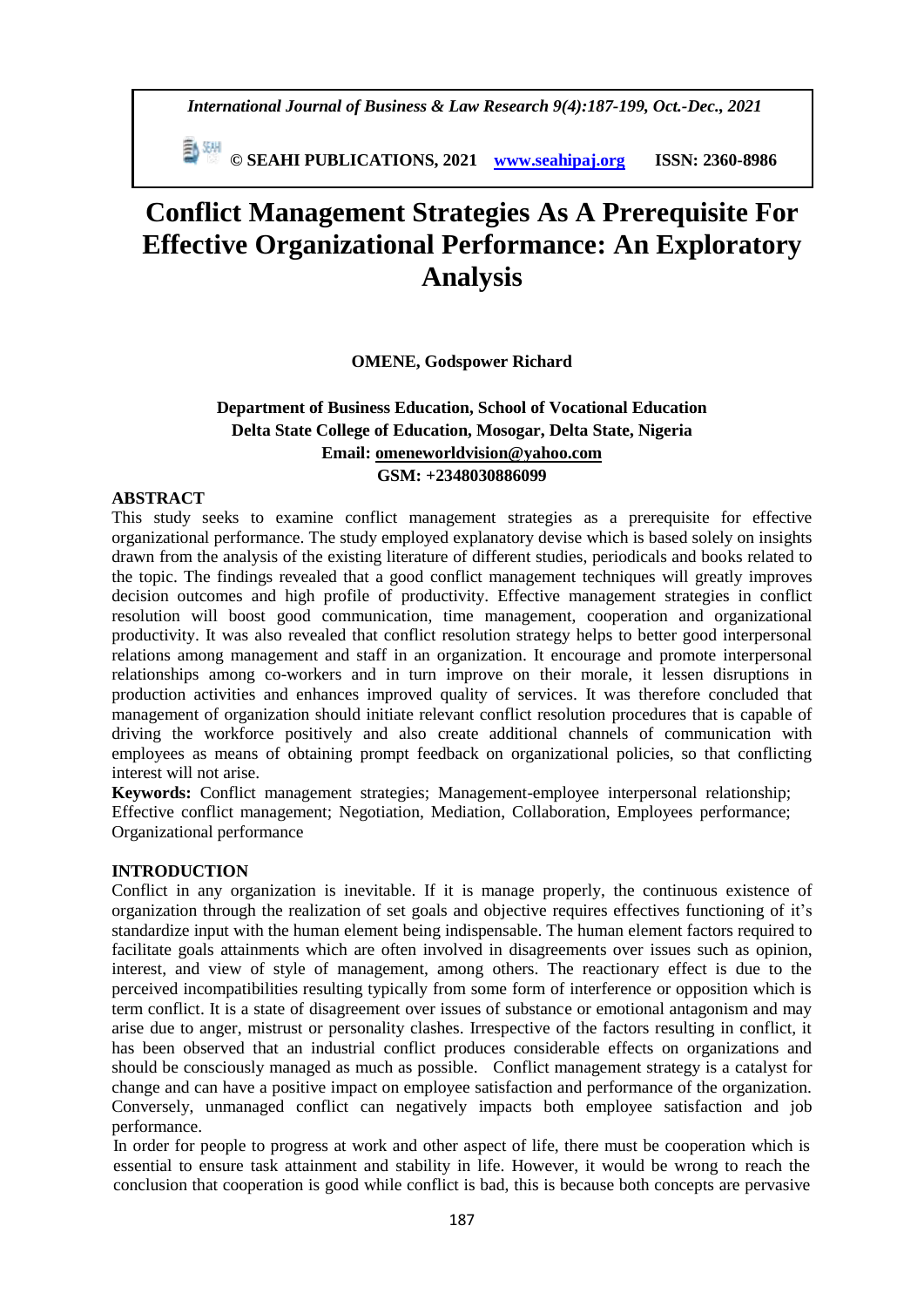and co-exist in our social life. Rahim (2001) opined that management-labour conflict may be interpersonal or intergroup. Interpersonal conflict occurring between a supervisor and his subordinate or between two individuals at the same level of the organizational hierarchy. Intergroup conflicts often occur between two trade unions, between two departments or between management and workers while attempting to implement the policies and programme of the organization.

Awan and Anjum (2015) says that properly managed conflict promotes open communication, collaborative decision making, regular feedback, and timely resolution of conflict. Open communication and collaboration enhance the flow of new ideas and strengthen work relationship, which can have a positive effect on employee morale. Regular feedback and timely resolution of conflict has the potential of improving employee satisfaction and job performance.

Awan and Ibrahim (2015) contend that if the individuals do not have the communication or interpersonal skills to resolve their disputes, the conflict can grow and spread to others, eventually affecting their job performance, which, in turn, affects the job satisfaction of others, as well in addition to the staff not having the communication skills to address their disputes, their leaders often lack the necessary skills to be effective in conflict resolution. Once human resources personnel are involved, the process becomes punitive and results in disciplinary action, which contributes to an even greater reduction in employee morale and employee satisfaction.

Awan and Ahson (2015) say that conflict is a natural and inevitable part of people working together and should be kept at a manageable level where it will not disorganize the activities of the organization towards the attainment of its objectives.

It is the management major responsibility to device strategies in bringing down conflict as low as possible, which will enable the organization to still function to succeed (Robbins & Sanghi, 2006) against this background the study was being carried out on conflict management strategies as a prerequisite for effective organizational performance.

#### **Statement of the Problem**

Conflict arises in an organization when an individual perceives that his goals are threatened or hindered by another person's activities (Agwu, 2013). As most organizations have devoted a greater part of economic time and effort to settle conflict related issues, such situation has continued unabated, hence posing a negative challenge to industrial and economic growth of an organisation.

Although, management scholars believe that conflict cannot be completely ruled out in any organization but then, incessant occurrence of organizational conflict could have an adverse effect on the organization. Most conflicts in the Organization, arise from the inability of the management to fulfil its collective agreement as stipulated in its terms of employment with its employees resulting in employees embarking on industrial action. Employees' industrial action usually results in loss of man-hours, machine-hours, output, skilled personnel, employees' morale and organizational reputation etc (Okotoni, 2002; Agwu, 2013). One of the most fundamental problems currently destabilizing the survival of many organizations is the issue of industrial conflicts that arise between management and employees. Chukwu (2008) posited that most of the workers in an organization are very often restless and confrontational in their approach to issues which affect them as a group.

Most managers of organization perceive the workers as lazy, uncooperative individual, who always hold secret labour meetings and plan drastic actions against the organization, they constitute a threat to the labour interest, while workers in turn perceive the management as exploiting them (Ezema, 2007). It is this perception arising from the management and the workers that sometimes result in conflict.

The problem of incessant industrial conflicts, disputes, strikes, lockouts, and boycotts have generated much concern not only among employers of labour but also employees themselves and other stakeholders as well. The magnitude of the adverse effects can well be understood when one considers the huge losses in productivity, reduced profits, damages to organization's assets. The negative impact of such event is like "ill wind that does nobody good". All parties are usually affected, employees in the areas of poor inter-personal relationship between them and the management, and among themselves, loss of pay, termination and dismissal from employment; for the society, potency for social disorder, instability of jobs and mass unemployment which could affect the fulfillment of its obligation.

Given the reality as described above, it behooves on labour and management to seek ways of coping and minimizing undesirable tensions and conflicts, and its unpleasant consequences for this reason.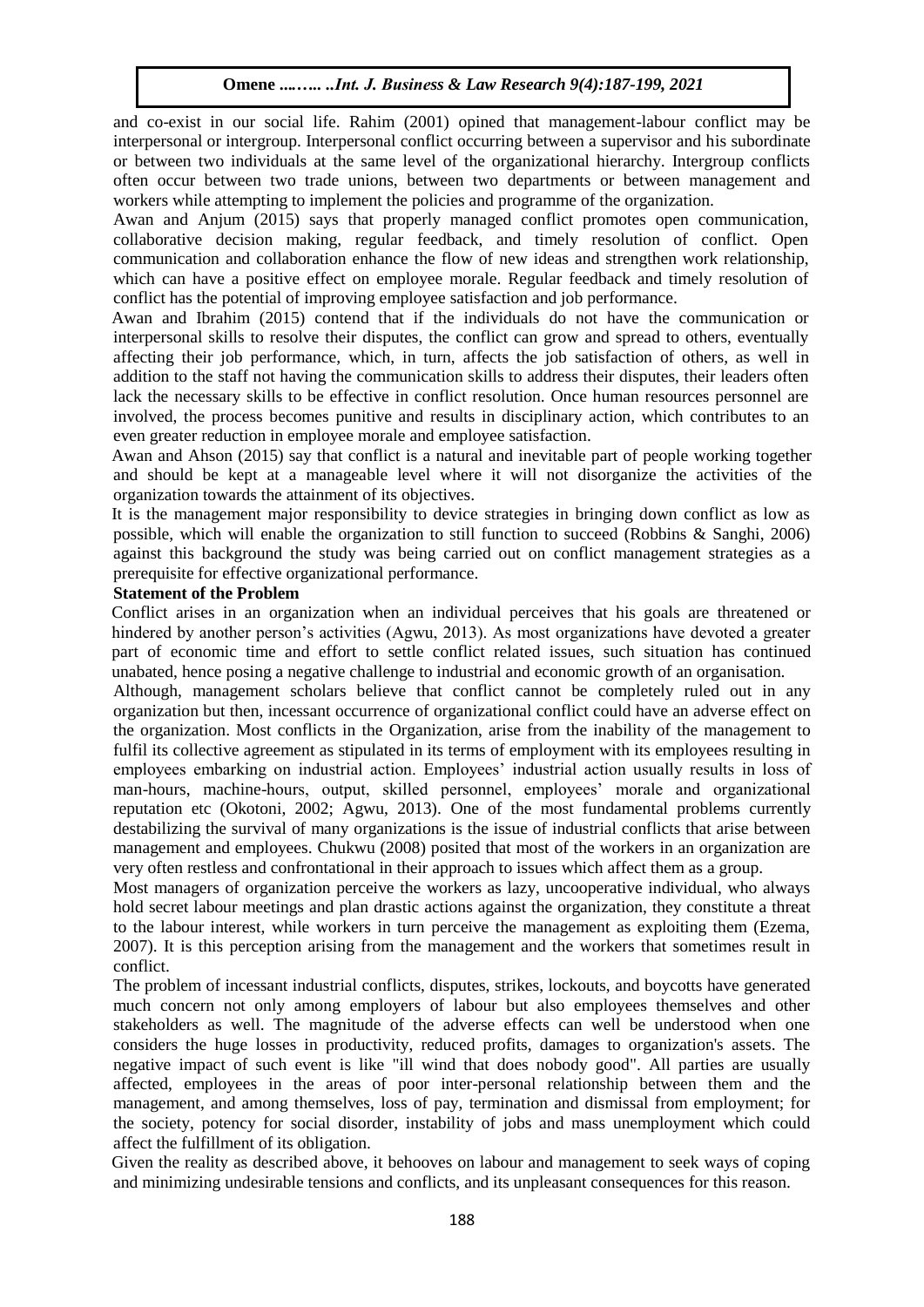# **Theoretical Framework**

The study is anchored on the Structural-Functionalism Theory propounded by Persons (1960) in Alade (1998). The theory postulates that individuals normally adjust to a given structure in an organisation but any change in the structure of the organisation causes conflict and destabilizes the organisation. Conflict should be minimized by minimizing structural changes in order to maintain stability with both the individuals as well as the institutions. Another theory that lends credence to this study is conflict management model. This theory was propounded by Blake and Mouton in 1964. The theory explained styles for handling interpersonal conflicts into five types: forcing, withdrawing, smoothing, compromising, and problem solving. In the 1970's and 1980's, researchers began using the intentions of the parties involved to classify the styles of conflict management that they would include in their models. The model based on the concerns of the parties involved in the conflict. The combination of the parties concerned for their own interests (that is, assertiveness) and their concern for the interests of those across the table (that is, cooperativeness) would yield a particular conflict management style. Pruitt called these styles yielding (low assertiveness / high cooperativeness), problem solving (high assertiveness / high cooperativeness), inaction (low assertiveness / low cooperativeness), and contending (high assertiveness / low cooperativeness). Pruitt argues that problem-solving is the preferred method when seeking mutually beneficial options. The relevance of the theory to the study is that it stresses on ways of handling conflicts in an organization.

# **An Overview of Organizational Conflict and Conflict Management**

Conflict is a situation of disagreement between two parties. A conflict situation is therefore one that is characterized by the inability of those concerned to iron out their differences. Conflict is an inevitable feature of organizational life. The state of health of an organisation lies along a continuum that ranges from a conflict - free organisation to a conflict ridden organization. Conflict behaviour is an individual's reaction to the perception that one's own and another party's current aspirations cannot be achieved simultaneously (Vliert, Huismans & Euwema, 1995). Robbins & Judge (2007) define conflict as a process that begins when one party perceives that another party has negatively affected or is about to negatively affect something that the first cares about.

Schramm-Nielsen (2002) defines a conflict as a state of serious disagreement and argument about something perceived to be important by at least one of the parties involved while Azemosa (2004) says organizational conflict is in opposition between individual owners and managers on one hand and working people on the other. Adesina (2009) in his view of conflict posits that it is the striking together, mutual interference of opposing or incompatible forces, ideas, interest content, discard. Often times conflict either overtly or covertly manifest themselves thereby enabling people to sense their existence. Based on the above, one can deduce that conflict can occur with:

- An individual; this is known as intra-personal conflict
- between two groups; this is known as inter personal
- Between or among groups of people, units or department, this is known as inter group or unit conflict.

• Between or among different organizations or nations, this is known as international conflict.

Fujana (1997) states that modern organizational conflicts seem inevitable since the concerns of management is to maximize profit while labour is concerned with the best conditions for their services. In this process, conflicts emerge between the social partners in an effort of each partner to obtain maximum benefits of the other. He defines organizational conflict as a breakdown in the standard mechanism of decision making which leads an individual or group to experience difficulty in selecting a mutually acceptable alternative. He continues that organizational conflicts do arise within the rank and file of all the actors in the organization including the entire constituent of the whole set of individuals. Such conflicts are referred to as inter personal. It also involves an organized group of individuals acting concertedly. Umana and Okafor (2019) asserts that group decisionmaking requires careful deliberation and is most advantageous when participants generate answers from a list of choices without prejudice. However, groupthink may be the root cause of conflict and can wreak havoc when it occurs undetected, where minority opinions are stifled.

### **Views on Conflict**

1) Traditional View (1930-1940): One school of thought says that conflict must be avoided as it reflects malefaction within the group. Conflict is viewed negatively and is associated with violence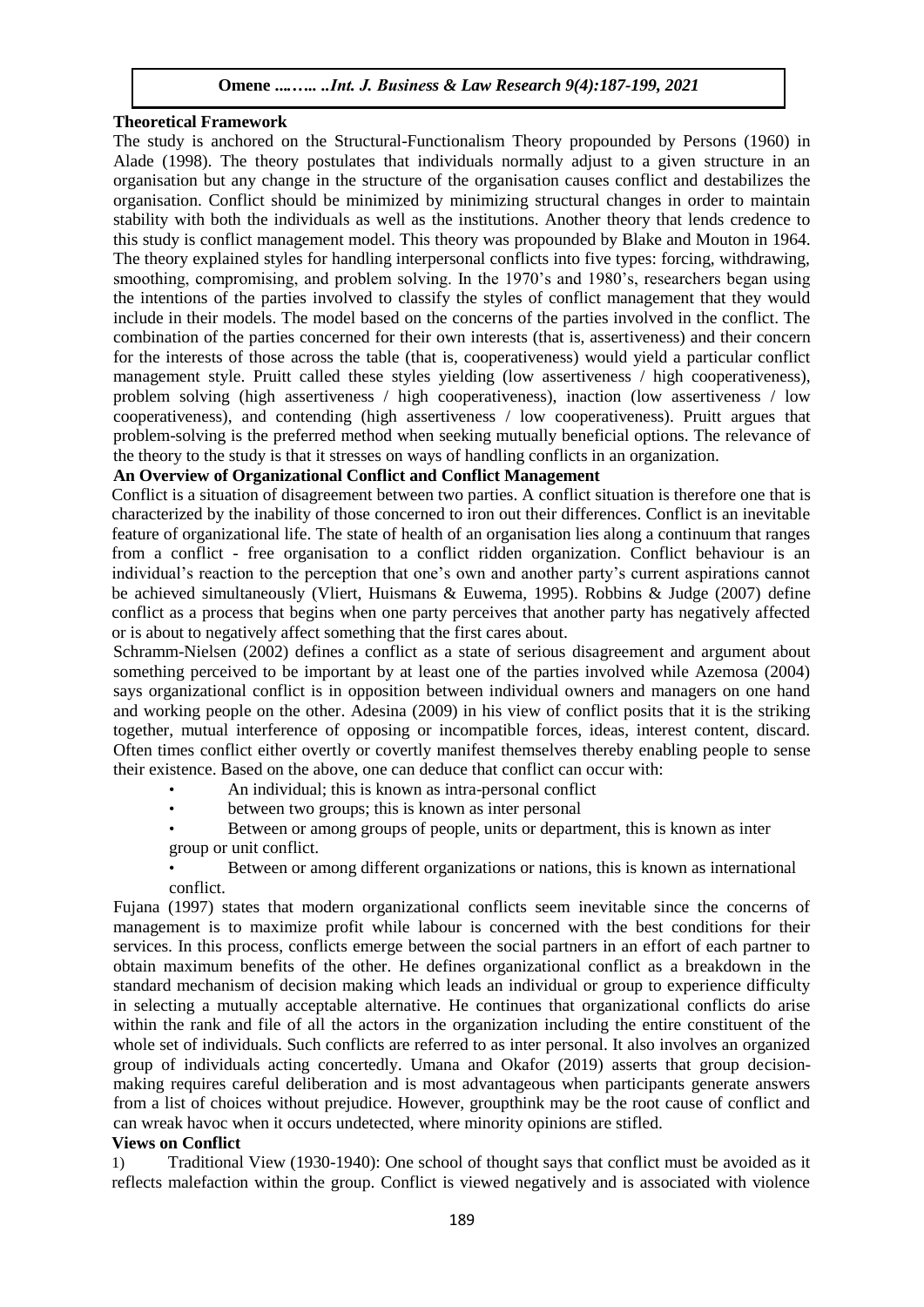and destruction. Conflict is as a result of poor communication and lack of trust between people. Conflict can be eliminated or resolved only at high level of management. According to this view, all conflicts should be avoided. Thus, there is need to pay attention to causes of conflict and correct them in order to improve group and organization performance (Robbins & Judge, 2007). Most conflicts have negative connotations, invoke negative feelings and often lead to destruction. Whether the effect of conflict is good or bad depends on the strategies used to deal with it (Rahim, 1986).

2) The Human Relations or Contemporary View (1940-1970): Conflict is a natural occurrence in all groups. The human relations school accepts conflict. It believes that conflict may benefit a group's performance (Robbins & Judge, 2007). Dispute happens from time to time and it is not wise to put too much effort into avoiding or preventing the conflict. Concentrating only on large or critical conflicts allows people to resolve the conflict in a better and more effective way (Leung, 2010). According to this view, conflict is seen as a natural and inevitable outcome of people working together in groups and teams. Thus it needs not necessarily be viewed negatively, but rather positively as a potential force in contributing to the performance of individuals (Robbins & Judge, 2007).

3) The Interactionist View: According to this view, conflict is not only a positive force, but is also necessary for an individual to perform effectively. Resolving conflicts means challenging normal processes and procedures in an effort to improve individual productivity or introduce innovative systems (Robbins & Judge, 2007). Conflict is necessary to perform effectively, but not all conflicts are good. This school of thought has identified several types of conflict:

> task conflict, relates to the content and goals of the work;

> relationship conflict, which focuses on interpersonal relationships; and process conflict, which relates to how the work gets done (Robbins & Judge, 2007).

The interactionists interpret conflict in a totally different way from traditionalists and people with a contemporary view. According to interactionists, conflict can be identified as either dysfunctional or functional. Conflict is a part of people's lives and a natural phenomenon in all organizations. A low level of conflict will not be harmful for daily operations but will help to create smooth functioning by better understanding of existing issues. Conflict at the desired level can inspire creativity when handling issues and resolving conflict. Thus, conflict can be positive in work environments, but whenever a critical or major conflict occurs, it should be resolved as the undesired level of conflict can be harmful and dysfunctional for the organization (Leung, 2010).

# **Causes of organizational conflicts**

In any organization, there are many causes of conflicts. Henry (2009) observes that conflicts within an individual usually arise when a person is uncertain about what task is expected to do, if not clearly defined by the supervisor or the person in charge. Furthermore, if the task of individuals working as a group is not clearly defined by the management, they will lead to more conflicts. Conflict between individuals may results from role-related pressures. Conflicts would arise between individuals and groups if the goals were not specified for individuals within the group. Additionally, according to the literature, there are innumerable origins of industrial dispute and each produces its own variety of effects. In general, Duke (1999) identifies six major sources of industrial conflict and they include;

- i The interpersonal disagreements that arise when one person is experiencing individual stress.
- ii Theproblems resulting from role conflict, a condition that occurs when there is a clash over one's role in the organization.
- iii Thepower struggle that puts groups against one another to achieve their own selfish objectives.
- iv The misunderstanding and disagreements from differentiation, i.e. the case that arise because people approach common problems from very different orientations.
- v Theinterdependence requirements for collaboration which if not extensive and balanced between the parties cause communication and interaction breakdowns which in turn, if critical, lead to more intensive conflicts.
- vi The external pressures from forces outside the enterprise that breed internal pressure as the system seeks to adapt but not to disrupt its internal orders.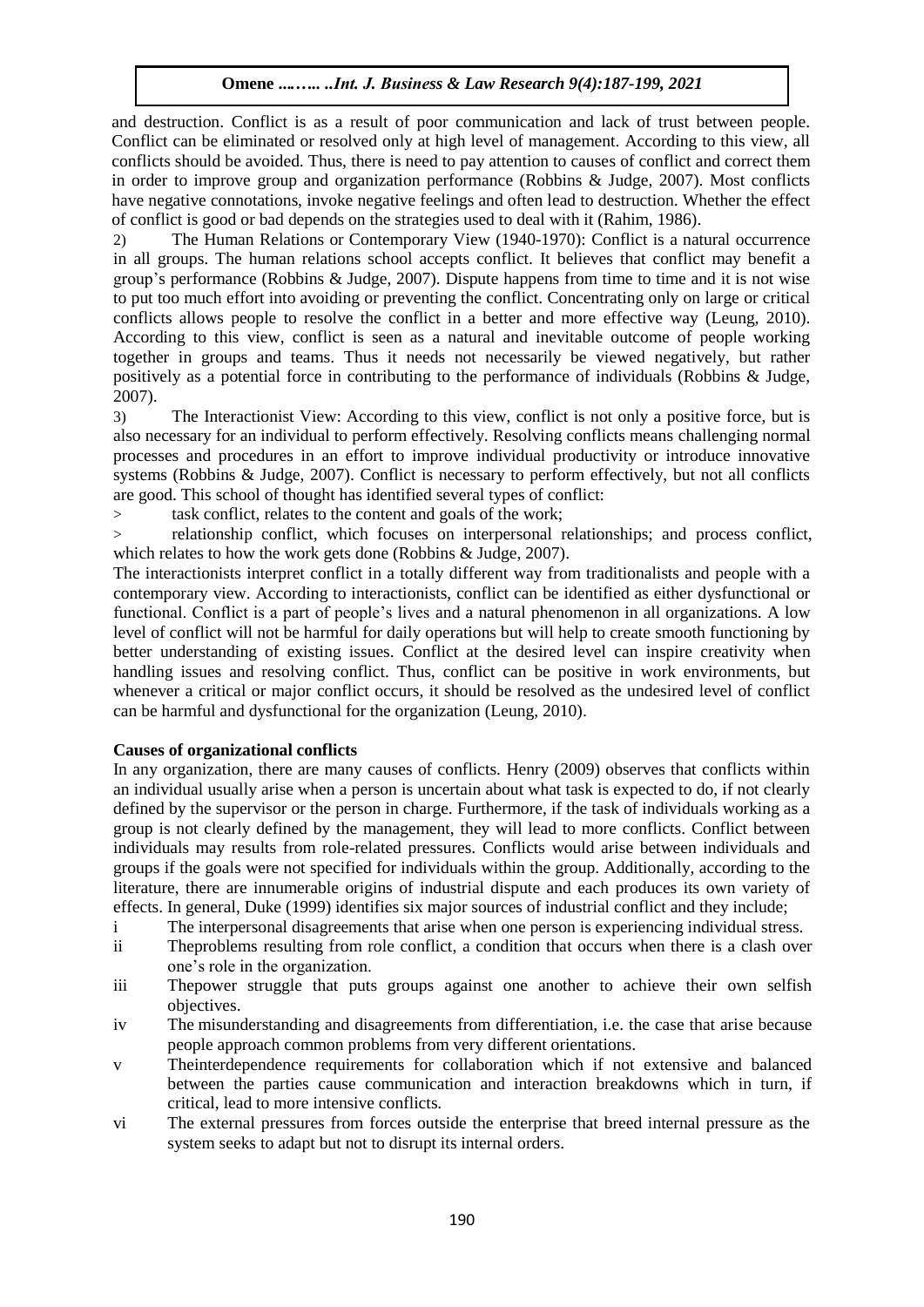# **Conflict resolution strategies**

Conflict resolution according to Alper, Tjosvold & Law (2000) involve implementation of strategies to limit the negative aspects of conflicts and increase the positive aspects of conflict at a level equal to or higher where the conflict is taking place. The aim of conflict management is to enhance learning and group outcomes, that is, effectiveness of performance in organizational setting. It is not concerned with eliminating all conflicts or avoiding conflict. Rahim (2001) says that conflict resolution strategy is conceptualized as the methods and processes involved in facilitating the peaceful ending of [conflict a](https://en.wikipedia.org/wiki/Conflict_(process))nd [retribution.](https://en.wikipedia.org/wiki/Retribution_(disambiguation)) He added that committed group members attempt to resolve group conflicts by actively communicating information about their conflicting motives or ideologies to the rest of the group (e.g., intentions; reasons for holding certain beliefs) and by engaging in collective [negotiation.](https://en.wikipedia.org/wiki/Negotiation) He also identified conflict resolution strategies and explained them as follows:

i) Accommodating: The accommodating strategy essentially entails giving the opposing side what it wants. The use of accommodation often occurs when one of the parties wishes to keep the peace or perceives the issue as minor. For example, a business that requires formal dress may institute a "casual Friday" policy as a low-stakes means of keeping the peace with the rank and file. Employees who use accommodation as a primary conflict management strategy, however, may keep track and develop resentment.

ii) Avoiding: The avoidance strategy seeks to put off conflict indefinitely. By delaying or ignoring the conflict, the avoider hopes the problem resolves itself without a confrontation. Those who actively avoid conflict frequently have low esteem or hold a position of low power. In some circumstances, avoidance strategy can serve as a profitable conflict management strategy, such as after the dismissal of a popular but unproductive employee. The hiring of a more productive replacement for the position soothes much of the conflict.

iii) Collaborating: Collaboration works by integrating ideas set out by multiple people. The object is to find a creative solution acceptable to everyone. Collaboration, though useful, calls for a significant time commitment not appropriate to all conflicts. For example, a business owner should work collaboratively with the manager to establish policies, but collaborative decision making regarding office supplies wastes time better spent on other activities.

iv) Compromising: The compromising strategy typically calls for both sides of a conflict to give up elements of their position in order to establish an acceptable, if not agreeable, solution. This strategy prevails most often in conflicts where the parties hold approximately equivalent power. Business owners frequently employ compromise during contract negotiations with other businesses when each party stands to lose something valuable, such as a customer or necessary service.

v) Competing: Competition operates as a zero-sum game, in which one side wins and other loses. Highly assertive personalities often fall back on competition as a conflict management strategy. The competitive strategy works best in a limited number of conflicts, such as emergency situations. In general, business owners benefit from holding the competitive strategy in reserve for crisis situations and decisions that generate ill-will, such as pay cuts or layoffs.

# **Sources of Conflict**

Fajana (2000) identifies two sources of conflict and they include:

- 1) Internal Sources: This is so called because they refer to factors which are inherent within the framework of an organization. Fajana (2000) states that the major prime factor of internal sources of conflict is the "Opposing interests" of industrial actors. These "divergent interests" will bring about conflict in attempts by the two parties in organizations to try to share what Ajibade (2004) calls "industrial cake". Apart from the above, it is another statement of fact that there is usually "power relationship" between the two actors in an industry which no doubt produce conflict and make such inevitable.
- 2) The External Sources: These are so called because they are outside the four walls of an organization. It may occur when the third party intervention to industrial dispute becomes one sided or biased. A good example is where government as the third and regulatory party tries to formulate policy or enact laws that favour one party at the detriment of the other. Such may generate conflict.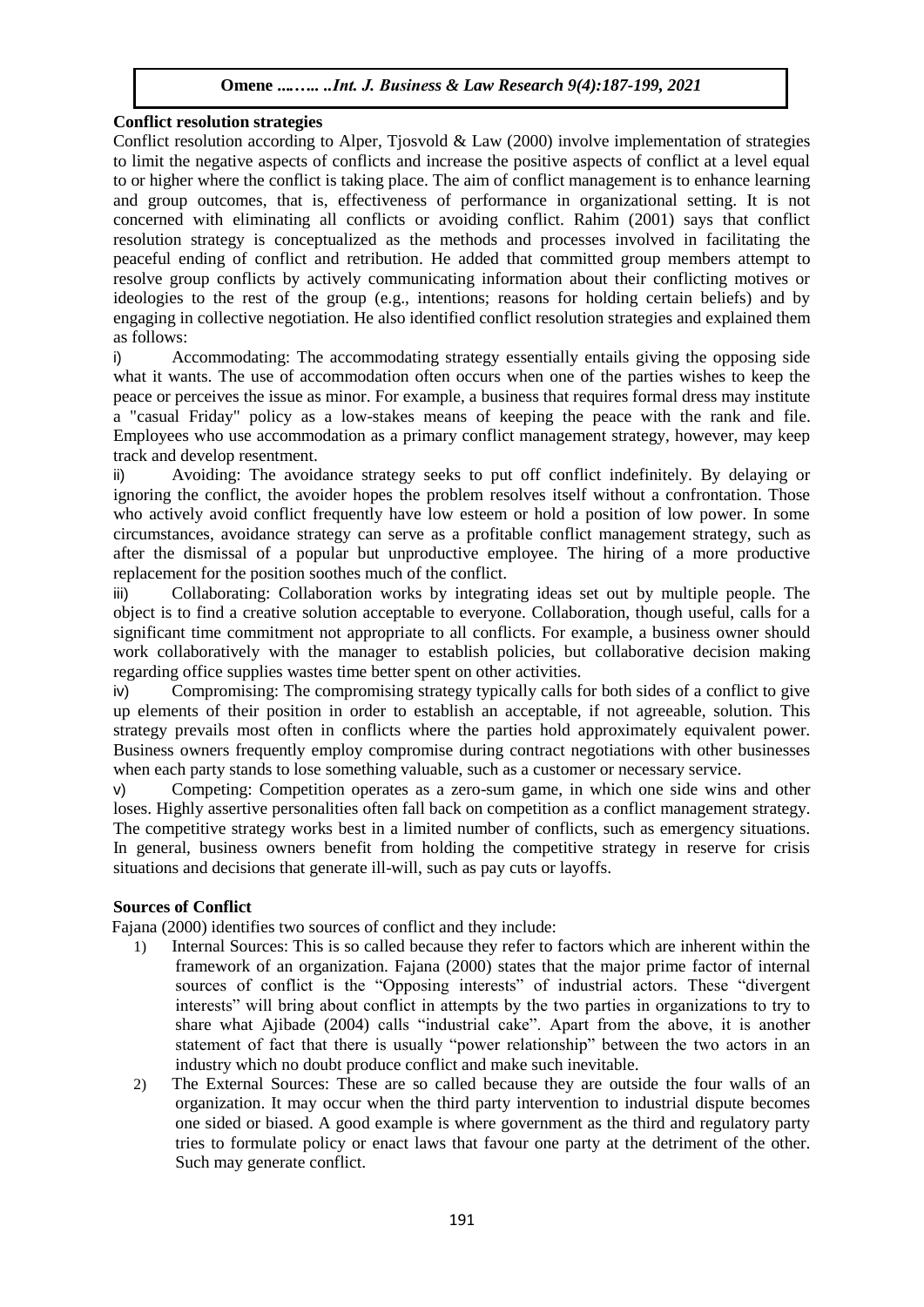# **Process of Conflict**

Conflict is a process in which one party suggests that its interest is being opposed by another party. As a role, people see only the observable part of conflict - angry words and actions of opposition. But this is only a small part of the conflict process (Mcshane and Glinow, 2008).

The conflict process consists of five stages (Robbins & Judge, 2007):

- > potential opposition or incompatibility;
- > cognition and personalization;
- > Intentions;
- > Behaviours; and
- > Outcome.

# **Functional and Dysfunctional Effects of Conflict**

The benefits of conflict include the following (Omisore & Abiodun, 2014):

1. Inspire creativity: Fortunately, some organizations view conflict as an opportunity for finding creative solutions to problems. Conflict can inspire members to brainstorm, while examining problems from various perspectives.

2. Improve future communication: Conflict can bring group members together and help them learn more about each other. From learning each other's opinion on topics relevant to the organization's growth to understanding each member's preferred communication styles, conflict within an organization can give members the tools necessary to easily solve conflicts in the future.

3. Share and Respect Opinions: As organization members work together to solve conflict, they are more willing to share their opinions with other members of the group. Conflict can also cause members to actively listen to each other as they work to accomplish the organizational goals.

4. Facilitates an understanding of the problems, people have with one another and leads to better coordination among individuals and departments, in addition to strengthening intragroup relationship.

5. Satisfies certain psychological needs like dominance, aggression, esteem and ego, and thereby provides an opportunity for constructive use and release of aggressive urges.

6. Motivates individuals to do better and work harder. One's talents and abilities come to the forefront in a conflict situation.

The dysfunctional effects are:

1. Conflicts affect individual and organizational performance. Resolving conflicts takes a toll on managerial time and energy which could be more productively spent.

2. In a conflict situation, people may promote their self-interests or personal gains at the cost of others or the organization.

3. Intense conflicts over a prolonged period affect individuals emotionally and physically, and give rise to psychosomatic disorders.

4. Time spent on conflicts, if cost, could have been spent doing more productive things.

5. Conflict may lead to work sabotage, employee morale problems, decline in the market share of product/service and consequent loss of productivity

### **Pondy's Model of Organizational Conflict**

One of the most widely accepted models of organizational conflict was developed by Louis Pondy cited in Jennifer and Jones (2007) which viewed conflict as a dynamic process that consists of five sequential stage.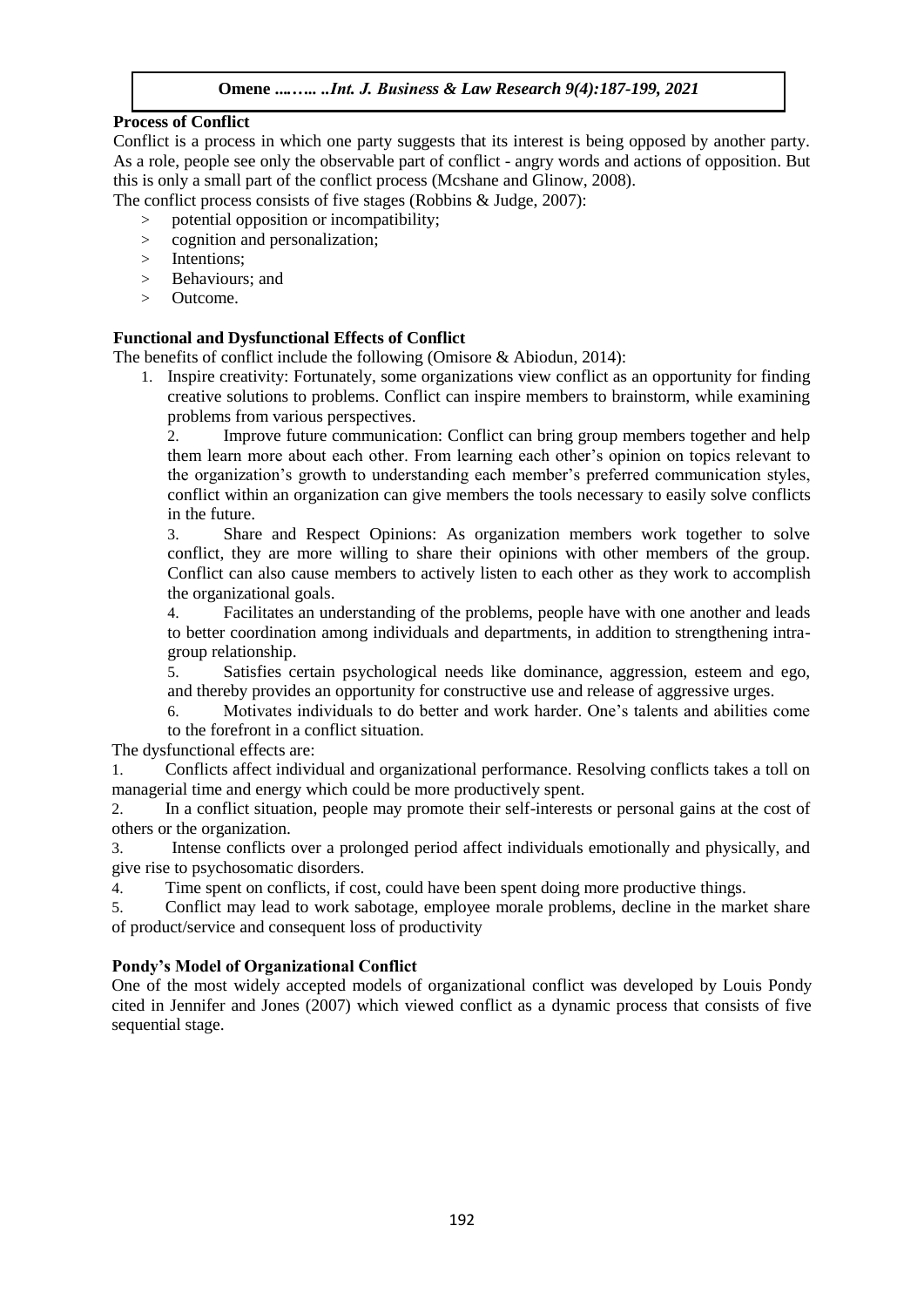

Source: Jennifer and Gareth (2007). Understanding and Managing Organizational Behaviour, McGraw Hill/Irwin.

Latent Conflict - According to Jennifer and Jones (2007), at this stage there is actually no conflict. But the potential to cause conflict is present though hidden.

Perceived Conflict - This is the stage were one party becomes aware that conflict exist as a result of the awareness of the fact that its goals are been thwarted by the action of another party. At this point in time, each party begins to search for the origin and the cause of the conflict, analyze the event that led to the occurrence of the conflict and able to state clearly that conflict exist.

Felt Conflict - At this stage, each party to the conflict develop a negative and hostile feeling against the other party.

They develop this attitude of us- versus- them and begin to blame the other group as the cause

of the conflict. Now as the party to the conflict argue out their view, it is usually blown out of proportion and conflict ensue.

Manifest Conflict - At the stage haven't felt the existence of conflict, one party decides to react and map out ways of dealing with the party whom they feel is the cause of the conflict. Also, both parties begin to hurt one another and thwart each other goals. Manifest conflict can take the form of open aggressiveness or even violence between people and group may occur.

Aftermath of Conflict - The conflict sooner or later in one way or the other someone get fired and serve as a scarp goat, the organisation reorganize and even fail as a result of the conflict. Every conflict episode leaves a conflict aftermath that affects the way both parties perceive and respond to a future conflict episode. If conflict can be resolve by compromise or collaboration before it reaches the manifest stage, the conflict aftermath will promote good future working relationship. If conflict process is not resolve early enough that will lead to a conflict aftermath that sour the relationship in the organisation and makes people believe that the working culture in the organisation is uncooperative.

### **Conflict Management Strategies**

Conflict management implies integration of all factors which can contribute to conflict resolution or its prevention. Those factors are improvement of communication and practicing discipline in the organization, as well as having in mind the life phases of parties included. Thomas (1992) identified two primary conflict handing intentions namely; Cooperativeness and Assertiveness. Cooperativeness means the extent to which the individual attempts to satisfy the other person's concerns; while Assertiveness means the extent to which the individual attempts to satisfy his/her own concerns. These two basic dimensions of behaviour can be used to define five specific methods of dealing with conflicts, as shown on the grid below: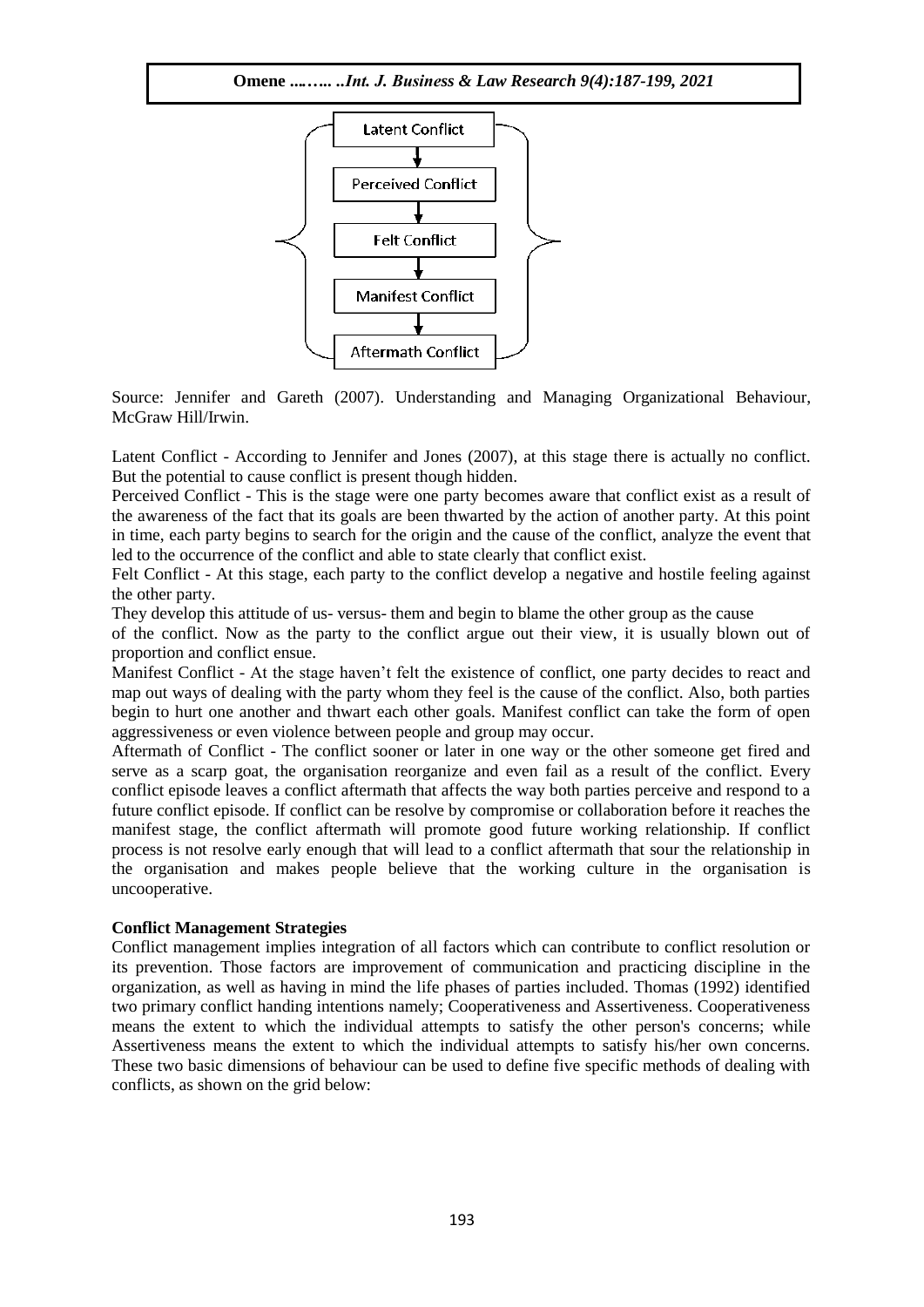

1) Competing - Is assertive and uncooperative - an individual pursues their own concerns at the other person's expense. This is a power-oriented mode, in which one uses whatever power seems appropriate to win one's own position - one's ability to argue, one's rank, economic sanctions. Competing might mean "standing up for your rights," defending a position which you believe is correct, or simply trying to win.

2) Accommodating - Is unassertive and cooperative - the opposite of competing. When accommodating, an individual neglects their own concerns to satisfy the concerns of the other person; there is an element of self-sacrifice in this mode. Accommodating might take the form of selfless generosity or charity, obeying another person's order when one would prefer not to, or yielding to another's point of view.

- 3) Avoiding Is unassertive and uncooperative the individual does not immediately pursue their own concerns of those of the other person. They do not address the conflict. Avoiding might take the form of diplomatically side-stepping an issue, postponing an issue until a better time, or simply withdrawing from a threatening situation.
- 4) Collaborating Is both assertive and cooperative the opposite of avoiding. Collaborating involves an attempt to work with the other person to find some solution which fully satisfies the concerns of both persons. It means digging into an issue to identify the underlying concerns of the two individuals and to find an alternative which meets both sets of concerns. Collaborating between two persons might take the form of exploring a disagreement to learn from each other's insights, concluding to resolve some condition which would otherwise have them competing for resources, or confronting and trying to find a creative solution to an interpersonal problem.
- 5) Compromising Is intermediate in both assertiveness and cooperativeness. The objective is to find some expedient, mutually acceptable solution which partially satisfies both parties. It falls on a middle ground between competing and accommodating. Compromising gives up more than competing but less than accommodating. Likewise, it addresses an issue more directly than avoiding, but does not explore it in as much depth as collaborating. Compromising might mean splitting the difference, exchanging concessions, or seeking a quick middle-ground position.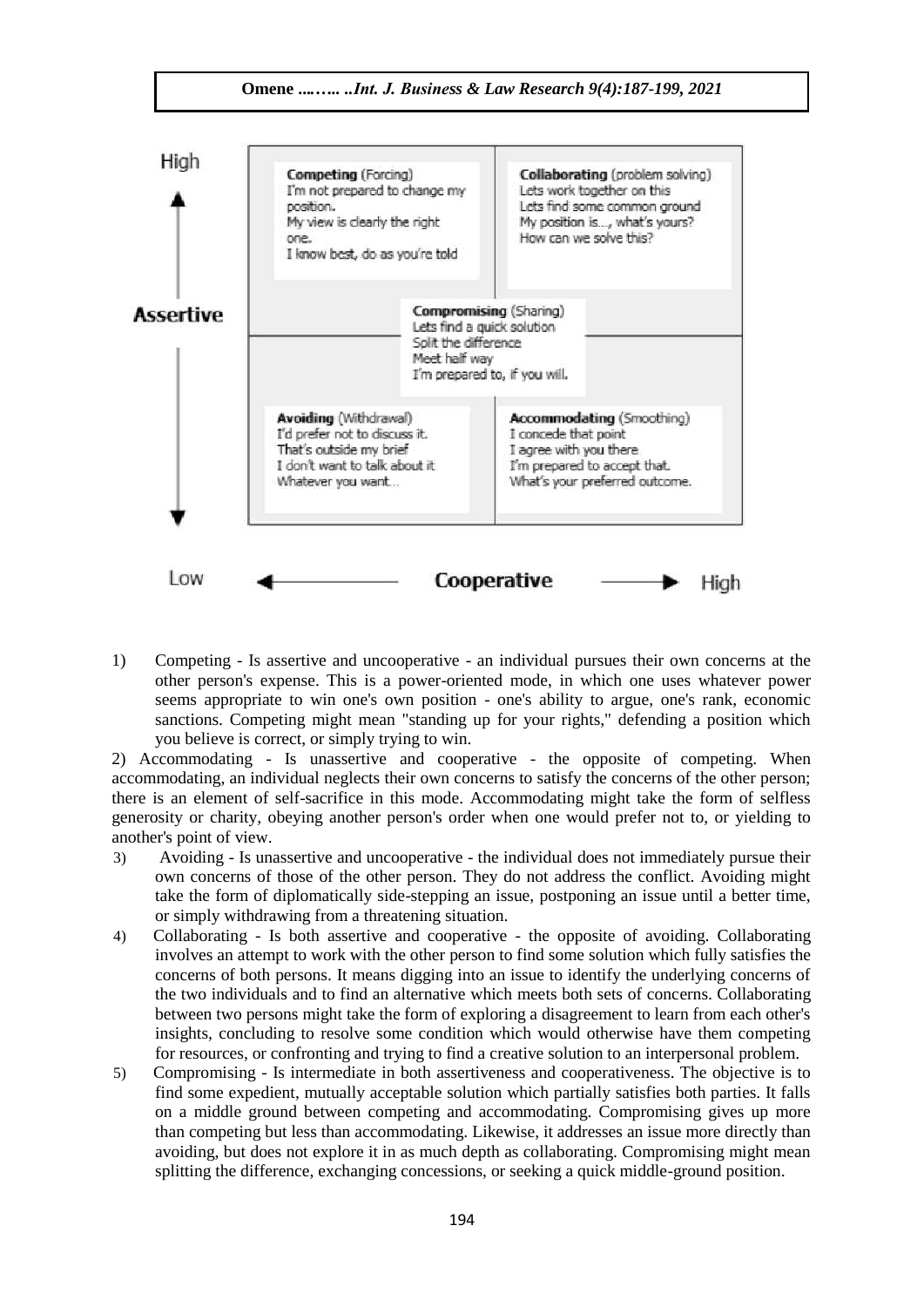#### *Mediation*

Section 3 (2) of the Trade Disputes Act of 1976 provides that if the attempt to settle the dispute through the voluntary machinery of negotiation fails, or if no collective agreement for the settlement of a trade dispute exists the parties shall within seven days of' the failure (or if no collective agreement exists, within seven days from the date on which the dispute arises or is first apprehended) meet together by themselves under the presidency of a mediator mutually agreed upon and appointed by or on behalf of the parties with a view to settling the dispute amicably. Fashoyin (1992) observes that mediation is not commonly used in Nigeria and that only few employers in the private sector use it, especially in resolving interpersonal and procedural disputes. Fashoyin adduced four reasons for the non-use of the mediation in Nigeria: The First reason is that the Ministry of Labour and Productivity does not enforce the use of the machinery as provided by law. In similar vein, pool of mediators or resource persons in this field cannot be easily identified by the parties. The second reason has to do with cost considerations since the mediators have to be settled, which in contrast to conciliatory service by the Ministry which is rendered free and readily available. The third reason centres on the fact that the parties must agree on the choice of the mediator which may not be easy for them to agree upon. The fourth reason is that mediation will normally be used for issues that may result in considerable cost or damage if a solution is not quickly found. If the dispute is not settled within fourteen days of the date on which a mediator is appointed, the dispute shall be reported to the Minister of Labour and Productivity. The report shall record the points on which the parties disagreed and describe the steps already taken by the parties to reach a settlement. On receipt of the report, the Minister may if he is not satisfied about the steps taken so far to settle the dispute through mediation, he may within seven days appoint a conciliator.

#### *Conciliation*

Experience had shown that the Minister usually appoints a staff from the Ministry of Labour and Productivity to act as conciliator. The duty of the conciliator is to enquire into the causes and circumstances of the dispute and negotiate with both parties with a view to bringing about settlement. Conciliation as a process of peace making in industrial relations aims to bring about the speedy settlement of disputes without resort to strikes or lockouts and hasten the termination of work stoppages when these have occurred. Fashoyin (1992) notes that the conciliator works under guidelines, such as demonstrable impartiality, refrain from blaming one party in the presence of' the other, all in a bid to reduce tension and narrow differences.

Ubeku (1983) frowns at the frequent breach of the guideline by the conciliator either out of inexperience or lack of patient to achieve results. Conciliation is viewed as arising from the failure of collective bargaining. Consequently, conciliation is seen as an extension of collective bargaining. If the conciliator succeeds in reaching a settlement of' the dispute within fourteen days of his appointment, he is required to report the fact to the Minister and forward to him a memorandum of the terms of the settlement signed by the representatives of the parties, and from the date on which the memorandum is signed (or such earlier or later date as may be specified therein), the terms recorded therein shall be binding on the employers and workers to whom those terms relate. However, if a settlement of the dispute is not cached within fourteen days of the conciliators appointment, or if after attempting negotiation with the parties he is satisfied that he will not be able to bring about a settlement, the Conciliator shall immediately report the fact to the Minister.

### *Industrial Arbitration Panel (IAP)*

Apart from the use of conciliator, the Minister may refer a dispute to a Board of Inquiry which is primarily fact finding machinery. However, it is seldom used. Negotiation between the parties to a trade dispute end with conciliation. If conciliation fails, the Minister is required within fourteen days to refer the dispute to the Industrial Arbitration Panel (IAP) for settlement. Arbitration has been defined as a procedure for the settlement of disputes under which the parties agree to be bound by the decision of an arbitrator whose decision is in general final and legally binding on both parties. Unlike the ordinary civil courts where litigants can go directly to the court, all trade disputes go to the Panel under referral by the Minister of Labour and Productivity. As soon as a trade dispute is referred to the panel, the chairman of the panel in exercise of his statutory powers shall constitute a Tribunal consisting of either:

- a) The Chairman/Vice chairman and two or more Arbitrators, or
- b) An arbitrator assisted by two or more Assessors, or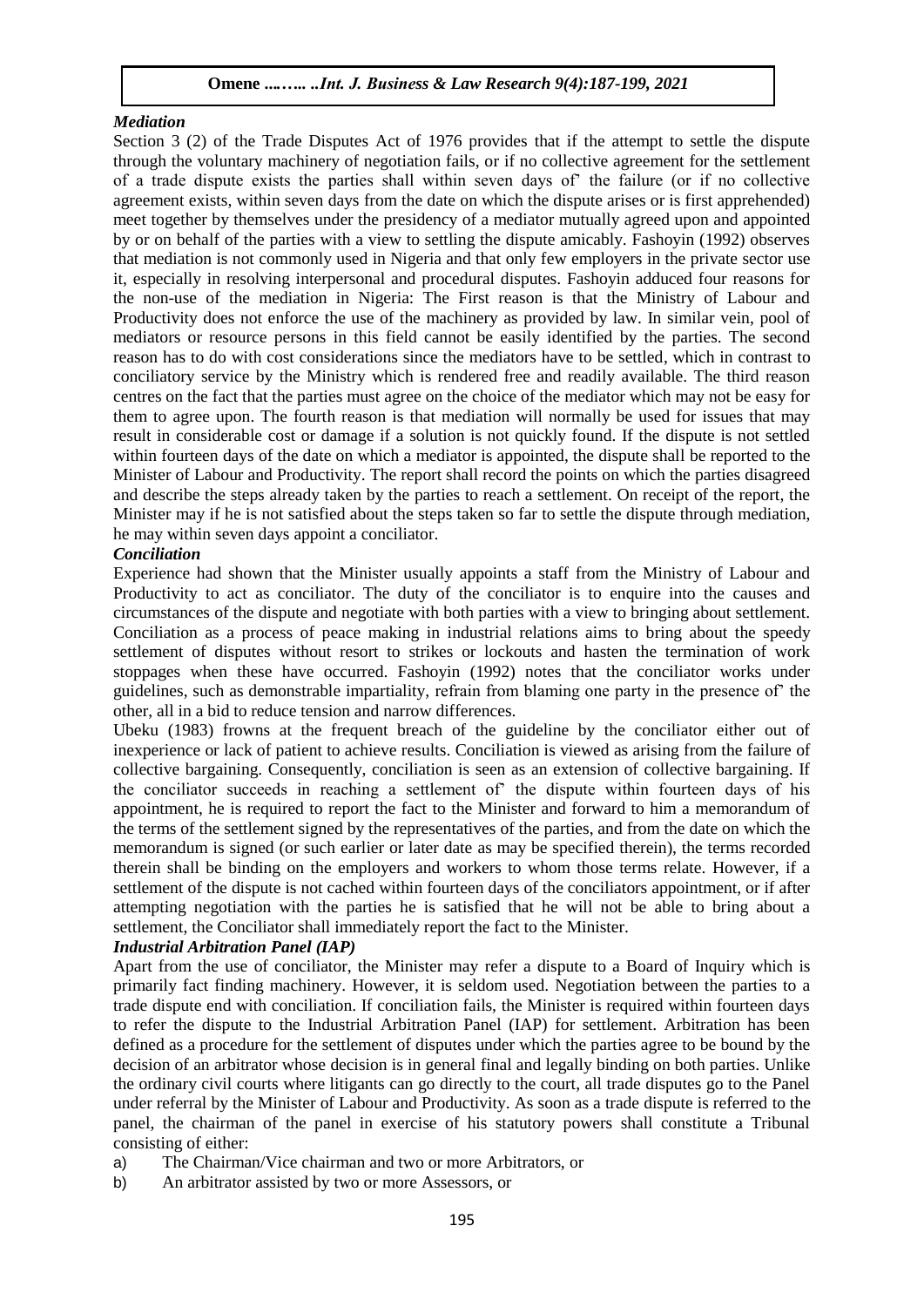# c) A Sole Arbitrator,

The panel fixes the time and place for the hearing and must notify the parties. The proceedings of the panel are intended to be relatively informal both in terms of the pre-panel procedure and the hearing. At the hearing, a party may be represented by the person of his choice. Parties can be represented by either Legal Practitioner or their officials. Ubeku (1983) observes that legalistic approach to the settlement of labour disputes manifests itself in several ways at the panel: the rules of evidence not strictly followed are entertained and regularly used. Counsel appearance at the court makes proceedings appear like court proceedings. Though the panel is not a court but the Chairman is addressed as "my lord" and the parties are referred to as "applicants" and "respondents". The decision of the panel is known as an 'award'. An award cannot be communicated to the parties directly by the panel. The award must first be forwarded to the Minister who will release it to the parties. In special circumstances, the law empowers the Minister to remit an award back to the panel for reconsideration on ground of public policy or interest. If no notice of objection to the award is given to the Minister within seven days of the release to the parties, the Minister shall publish in the official Gazette, a notice confirming the award and the award shall be binding on the employers and the workers to whom it relates as from the date of the award or such other date as may be specialized in the award. Ubeku (1983) expresses displeasure at tie delay in the arbitration process which he sees as causing frustration for both the employers and the employees in Nigeria. He maintains that in dispute settlement procedure times is of essence and by the National Policy on Labour; one of its cardinal objectives is the expeditious settlement of' disputes. This notwithstanding delay continues to be a frustrating feature of IAP.

Aturu (2001) questions the overbearing power of the Minister by stating that under section 18 of the Trade Disputes Act, the powers given to the Minister are too many and so much power that it is unsafe to entrust to one person. According to the writers, queries have been raised as to why the Minister must confirm an lAP award before it would become binding. Why should parties go through the tedious process of resolution up to arbitration only for the Minister to refuse to coat in the award? This is capable of generating a fresh dispute if not against the former adversary but against the government which may be accused by one of the parties of partialities. Fashoyin (1992) observes that trade unions tend to prefer arbitration to conciliation, especially where interest disputes or economic issues are involved. The exceptions are the unions in the public sector which appear skeptical about the neutrality of public employer in the arbitration process. The suitability of arbitration over litigation in specific cases may depend on the relationship between the disputants. However, it does not diminish the fact that arbitration has advantages over litigation. Nigerian trade unions have by tradition and by their positions been fully engaged in the resolution of' disputes despite their misleading portrayal by the electronic and mass media as "trouble markers" and "radicals", union officials roles as "managers of discontent" and peace-makers hardly receive a mention except in the cloistered surroundings of boardrooms where a gratified management is showering encomiums on some union leaders whose intervention have either averted industrial action or brought one to a speedy end (Otobo & Fallah, 2007).

Ubeku (1983) laments that IAP out of enthusiasm sometimes hands down decision not in accordance with the practice in the industry. The back-dating of ward on arrears appears inconsistent with the provisions of the Government income policies. The duty of the tribunal is simply to settle industrial disputes within a defined framework and not to make law or policy. He cited that in 1978, the Federal Government in a policy abolished the granting of car loan directly by an employer from its own resources but the employer may guarantee the employee to go to bank for such a loan. The Civil Service Union took the matter to the lAP in 1980 and the panel changed Government policy by ruling that the old system of direct car loans be maintained, thus changing a fundamental labour policy of the country. The same award was later confirmed by the National Industrial Court.

Agomo (1995) supports the view of Aturu (2001) when she noted that apart from delay in making awards, there is also delay in confirmation of awards sent to the Minister. Furthermore, the procedural provision whereby power is centered on the Minister constitutes an inherent weakness on the system and makes the IAP look like a government organ. However, apart from some shortcomings, IAP is seen as making contributions to industrial peace in the country by acting as a bridge across the wide gap between labour and management. If notice of objection to the award of the panel is given to the Minister within seven days from the release to the parties, the Minister is obliged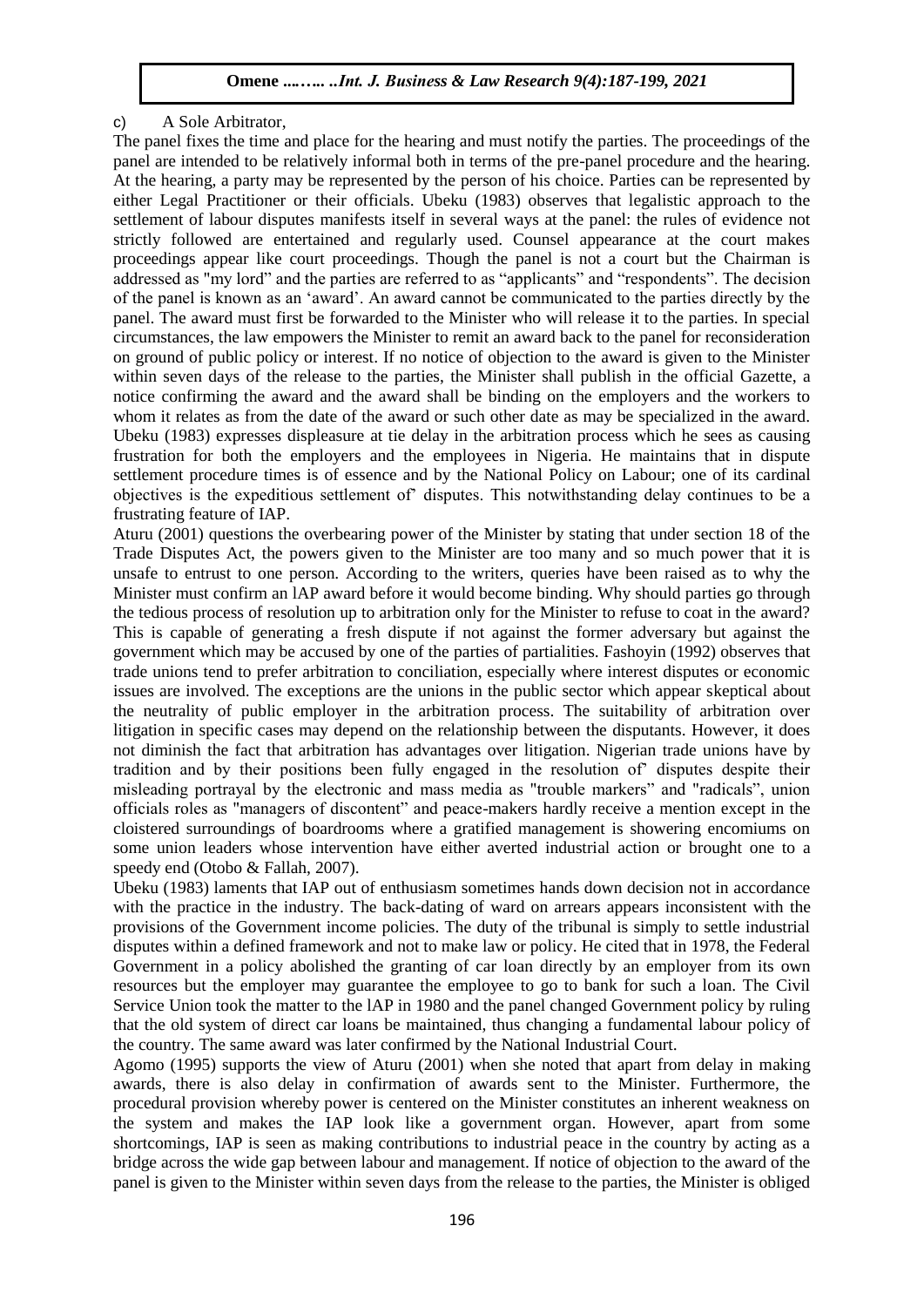to refer the dispute to the National Industrial Court (NIC) for adjudication.

# **Ways of managing organizational conflict**

Overall conflict management should aim to minimize affective conflicts at all levels, attain and maintain a moderate amount of substantive conflict, and use the appropriate conflict management strategy, to effectively bring about the first two goals, and also to match the status and concerns of the two parties in conflict (Rahim, 2001).

In order for conflict management strategies to be effective, they should satisfy certain criteria. The criteria below are particularly useful for not only conflict management, but also decision making in management.

• Organization learning and effectiveness: In order to attain this objective, conflict management strategies should be designed to enhance critical and innovative thinking to learn the process of diagnosis and intervention in the right problems.

• Needs of stakeholders: Sometimes multiple parties are involved in a conflict in an organization and the challenge of conflict management would be to involve these parties in a problem solving process that will lead to collective learning and organizational effectiveness, organizations should institutionalize the positions of employee advocate, customer and supplier advocate, as well as environmental and stockholder advocates.

Ethics: A wise leader must behave ethically, and to do so the leader should be open to new information and be willing to change his or her mind. By the same token, subordinates and other stakeholders have an ethical duty to speak out against the decisions of supervisors when consequences of these decisions are likely to be serious. Without an understanding of ethics, conflict cannot be handled.

# **Steps to managing conflict**

Maccoby & Studder (2011) posit that the first step is reactionary by assessing and reacting to the conflict. The second step is proactive by determining how the employee reacted to the decision. The manager tries to take (create) a new approach, and once again tries to discern how the employee reacts. Once the manager feels that the best decision for the organization has been chosen, and the employee feels justified, then the manager decides if this is a single case conflict, or one that should be written as policy. The entire process starts as a reactive situation but then moves towards a proactive decision. It is based on obtaining an outcome that best fits the organization, but emphasizes the perception of justice for the employee. Maccoby  $&$  Studder (2011) identify five steps to managing conflict

- 1. Anticipate: Take time to obtain information that can lead to conflict.
- 2. Prevent: Develop strategies before the conflict occurs.
- 3. Identify: If it is interpersonal or procedural, move to quickly manage it.
- 4. Manage: Remember that conflict is emotional
- 5. Resolve: React, without blame, and you will learn through dialogue.

They also have degrees of conflict management style.

- 1. Integrating involves opening up, creating dialogue, and exploring differences to choose an effective solution for both groups. This style is positively associated with individual and organizational outcomes (Rahim, 2001).
- 2. Obliging tries to find the same interests of the parties, while trying to minimize the true feeling of the conflict, to satisfy the other party.
- 3. Dominating is a coercive manager who forces their own way.
- 4. Avoiding is ignoring the problem in hopes that it will go away.
- 5. Compromising is a manger that is willing to make concessions and the employee makes concessions for a mutual agreement.

### **Observations**

Based on the literature explored, the study observed the following findings;

i Effective conflict management strategies are crucial for the attainment and achievement of organizational goals and objectives. In other words, if the management is not knowledgeable in conflict resolution strategies, it will affect the performance of organizations negatively but if conflict is constructively managed, it will enhance organizational performance.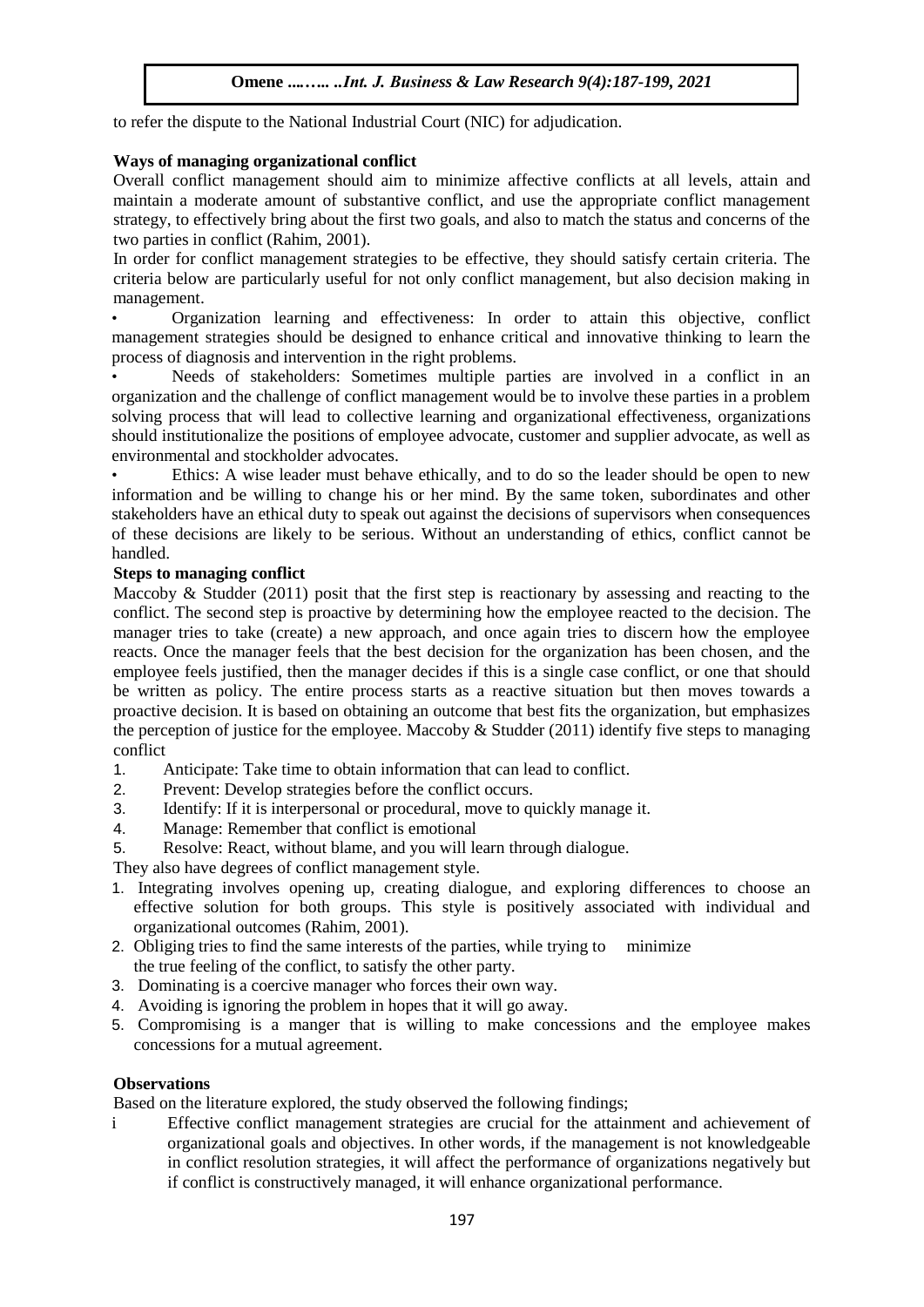- ii Effective conflicts resolution strategies ensures good communication, time management, cooperation and increase organizational performance.
- iii Conflict resolution strategy lessen disruptions in production activities and enhances improved quality of services.
- iv Conflict resolution strategy helps to better good interpersonal relationship between management and staff and reduces late coming, absenteeism and poor attitude of an employee towards work.
- v Management should encourage and promote interpersonal relationships among co-workers to improve on their morale
- vi That Poor Communication is a major cause of Conflict.
- vii That possible ways of handling Conflict situation in an Organization is by Constant dialogue.
- viii That Management must adopt Conflict Management strategies that will improve on the Performance of the Organization.
- ix Good leadership on the part of management and employee representatives can be a strategy for preventing conflicts.
- x Finally, efforts should be made by the management to organize seminars/workshops on organizational conflict management from time to time for the employees. This will enable employees learn about conflict and how it can be effectively managed for individual and organization effectiveness.

### **CONCLUSION**

Good conflict management techniques will greatly improves decision outcomes and high profile of productivity. Effective management strategies in conflict resolution will boost good communication, time management, cooperation and organizational productivity. Conflict in an organization is inevitable in as much as both management and workers want to maximize their goals. Conflict resolution strategy assists in reducing negativity and increases positivity in the work place. Since a good conflict improve decision outcomes and ensure group productivity when properly managed, it also create additional channels of communication with employees as means of obtaining prompt feedback on organizational policies, so that conflicting interest will not arise. The researchers rightly conclude that if the organisation can effectively and efficiently manage conflict within its operation, this will lead to high level of organisational performance which will result into achievement of the organisational goals and objectives. Successfully managing conflict has a domino effect, allowing managers to create a workplace where employees can thrive. Further studies, therefore, becomes imperative to identify good conflicts and how managers can use them to improve organizational performance. Also, a methodological work is required to analyze how interpersonal conflicts affect organization performance. Future researches should also examine conflict resolution in serviceoriented and nonservice oriented organization; employees-employees and management-employees conflict and its effect on productivity of organization. Lastly, there is the need for research that would ascertain the moderating effects of gender, leadership style and personality traits on the relationships between conflict management strategies and productivity.

#### **REFERENCES**

Adesina, H. (2009). Fundamentals of management. Lagos: Mangrove Books.

- Agbaje, F. (2007). The legal and constitutional anatomy of the new industrial court act. Labour Law Review, 11(1), 19-33.
- Agwu, M. O., (2013). Conflict Management and Employees Performance in Julius Berger Nigeria PLC. Bonny Island International Journal of Academic Research in Management, 2(4): 125- 139.
- Alper, S., Tjosvold, D. & Law, K. (2000). Conflict management, efficacy and performance in organizational team. Personal Psychology, 53,625-642.
- Aturu, B. (2001). A handbook of Nigeria labour laws. Lagos: Fredrick Ebert Stiftung.
- Awan, A.G., and Muhammad Ali Ibrahim (2015) "Role of Micro-Financing in Creation of Self-Employment in Pakistan: A case study District Bahawalpur", Journal of Economics and Sustainable Development, Vol 6 No.7 pp38-44.
- Azornosa, O. (2004). Industrial conflicts in Nigeria universities: The case of the academic staff union